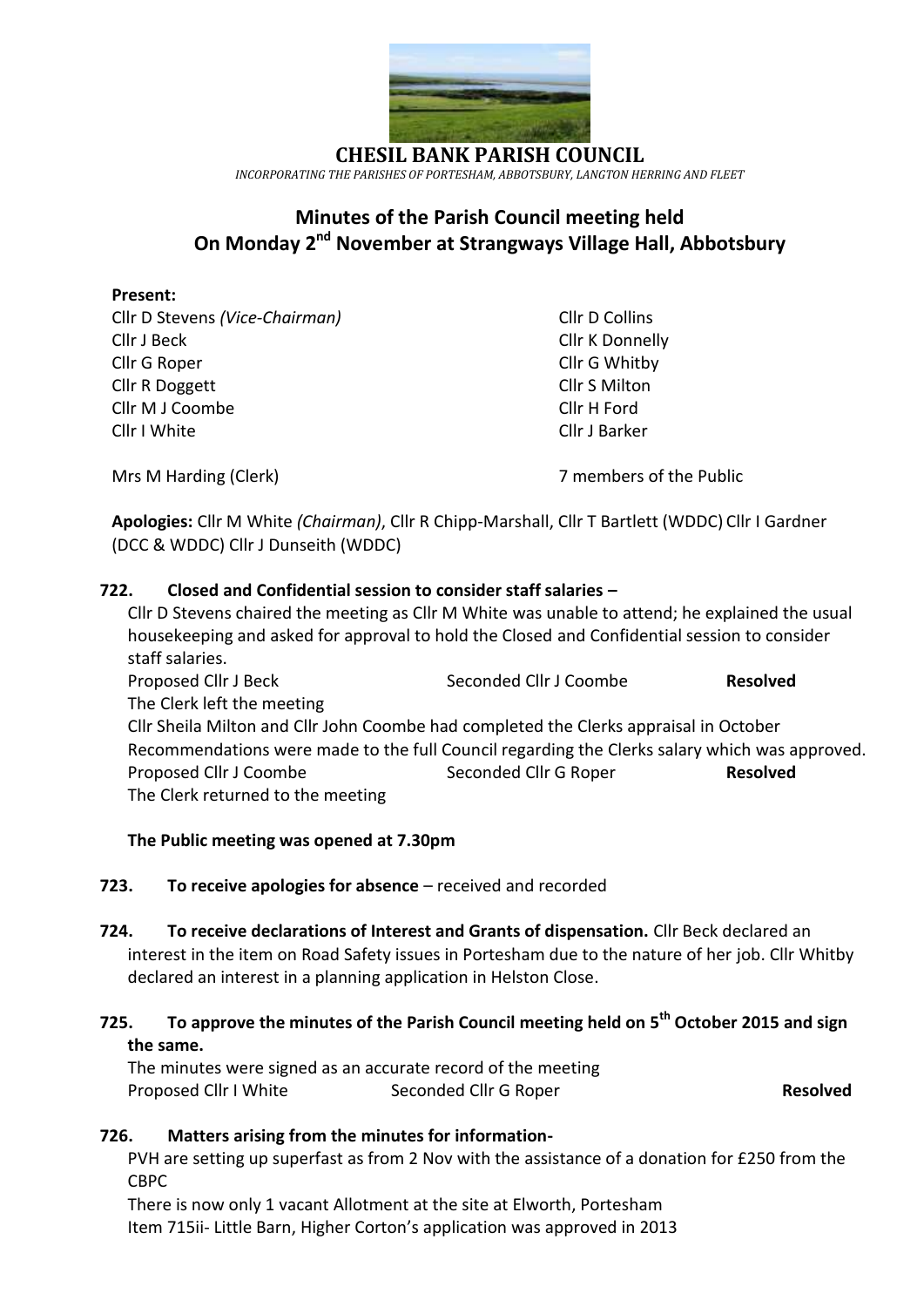*INCORPORATING THE PARISHES OF PORTESHAM, ABBOTSBURY, LANGTON HERRING AND FLEET*

Item 716i- further works were carried out on the Coombe Road to Winterbourne Abbas as faulty materials had been used

718- Railway Hut-Portesham end- email has been sent but no response to date

719- Fields in trust plaques- replacements now received and will be installed at Portesham Playing field and Abbotsbury Recreation ground

721- All road issues reported at the Oct PC meeting have been reported to DCC Highways Cllr Collins commented on the tarmac that is still in the layby at the top of Portesham Hill which was used on the resurfacing of Coombe Road, Clerk to follow up with Highways Cllr Doggett commented on the "Working Together report" from DAPTC which he had formulated comments, these had been forwarded to DAPTC

# **727. Democratic Forum 15 minutes** *(for agenda items only)* **-**

Mrs Yvonne Dalley who had previously sent the Parish council a letter regarding the issues that some parents have encountered whilst trying to cross the road in Front Street to attend the village school, she read out the letter and asked the Council for their comments and assistance to make the route safer. She explained that with the support of (at the time of the meeting) 138 signatures on a petition and has already spoken to the school governors who are considering the issue at their next board of governors meeting. It was suggested that the Car park needs to be extended to accommodate the increased number of parents driving to the school from out of the area, or a crossing point, or a reduction of the speed limit at school times. The Council thanked Mrs Dalley and explained that it will discussed further in the meeting.

| <b>Receipts</b>             | <b>Detail</b>           | <b>Amount</b> |
|-----------------------------|-------------------------|---------------|
| <b>DCC</b>                  | Parish Map Grant        | 515.00        |
| Internet café               | Glebe rent              | 32.00         |
| <b>Payments</b>             |                         |               |
| J Suroweic                  | <b>Plinth Grant</b>     | 515.00        |
| <b>Wessex Water</b>         | <b>Sewer Connection</b> | 349.00        |
| <b>HMRC</b>                 | <b>PAYE</b>             | 20.09         |
| <b>DAPTC</b>                | Clerks seminar/Chairs   | 30.00         |
| <b>Strangways Hall Hire</b> | Hall hire               | 10.00         |
| Portesham VH                | Internet café           | 24.00         |
| Abbotsbury Church           | Donation grass          | 500.00        |
| <b>Chesil Magazine</b>      | Chesil Mag              | 125.00        |
| <b>Fleet Church</b>         | Donation grass          | 100.00        |
| Langton Herring Church      | Donation grass          | 150.00        |
| <b>ICO Data Collector</b>   | annual registration     | 35.00         |
| M Jolliffe                  | Cemetery/Chruchyard     | 500.00        |
| W Vincent                   | <b>Abbotsbury Grass</b> | 189.00        |
| G James                     | Port/Abb village greens | 458.32        |
| I Pritchard                 | LH grass contract       | 223.75        |
| <b>PVH</b>                  | Superfast donation      | 250.00        |

#### **728. Finance:-**

#### **i. To consider receipts and payments**

Bank Balances £37077.14

Proposed Cllr G Roper Seconded Cllr J Beck **Resolved** 

2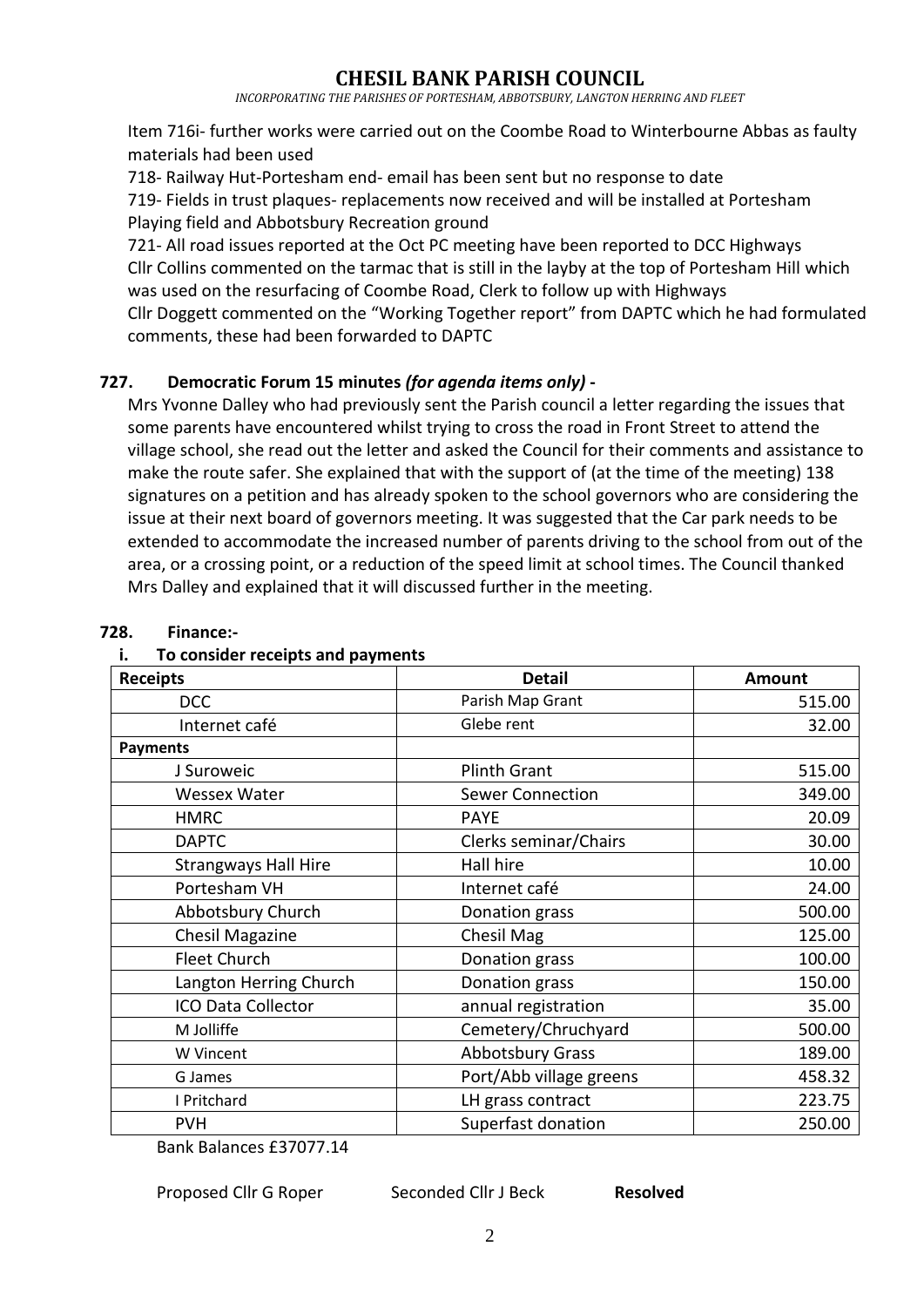*INCORPORATING THE PARISHES OF PORTESHAM, ABBOTSBURY, LANGTON HERRING AND FLEET*

### **ii. To consider the Budget and Precept request 2016-17**

The budget report had been circulated to the Council at the October meeting after being prepared and recommended by the FWG. The precept to be raised from £18661 to £19000 over the whole grouped parish, this small increase has meant that the reserves will be reduced slightly.

Proposed Cllr S Milton Seconded Cllr R Doggett **Resolved** 

### **iii. To consider a defibrillators for the Parishes**

Cllr Beck reported that she had applied for a free defibrillator through the British Heart Foundation and should hear in the next couple of weeks if successful. Abbotsbury already have enough funding for their defibrillator and Mr James Irvine (local postman) is running first aid sessions during Nov and Dec at Strangways Hall to assist as many people as possible in the use of the defibrillator. Cllr Doggett had reported 100% support from those who attended the Langton Herring Parish meeting but will await the outcome of the Portesham application under the auspice of the Emergency planning working group, Fleet also said it would wait and consider where one could be sited. This will be reported to the December meeting.

### **iv. To Consider the quotes for the removal of vegetation at the Cemetery**

As part of the Bier house project some works are required to clear vegetation from the area around the Bier House also there are many shrubs and some trees that require tidying up some of these on H & S grounds.

Quotes were gathered from experienced tree works contractors. The specification was set out in 2 parts.

The Council approved the quote for part 1 of the specification and this was awarded to Mr Max Wade (Elworth)

The second part will be put on hold until the December meeting after the current maintenance contract has been considered and a meeting held with the contractor. Proposed Cllr G Roper Seconded Cllr D Collins **Resolved** 

#### **729. Working Group reports:- none**

#### **730. Planning Consultations:-**

#### **i. To consider all planning applications since the last meeting**

| Application no | Address                     | Detail                                      | Comment        |
|----------------|-----------------------------|---------------------------------------------|----------------|
| WD/D/15/002271 | 3 Market St, Abbotsbury     | Relocate stairs & form Chimney              | No obj         |
| WD/CA/15/00323 | 7 Cemetery Rd, Portesham    | Fell 1 Sycamore                             | No Obj         |
| WD/CA/15/00324 | Manor Farmhouse 17 Front st | Reduce 1 Holm Oak by 50%                    | No obj         |
| WD/D/15/002323 | 10 Winters Lane Portesham   | Erection of 2 dwellings in grounds- outline | Still in       |
|                |                             | planning                                    | circulation    |
| WD/D/15/002056 | Abbots Walk Church St       | Internal and External alterations           | Hard copies    |
|                |                             |                                             | requested      |
| WD/CA/15/00337 | <b>Westhope Angel Lane</b>  | Reduce 3 Ash back to previous pruning       | In circulation |
|                |                             | point, coppice 1 Bay, Fell 2 sycamore       |                |
| WD/D/15/002414 | 3 Helston Close, Portesham  | Demolish existing garage and erect ext &    | In circulation |
|                |                             | Garage, internal and external alterations   |                |

All the applications are dealt with by the individual parishes unless comments are requested to the Full Council for consideration.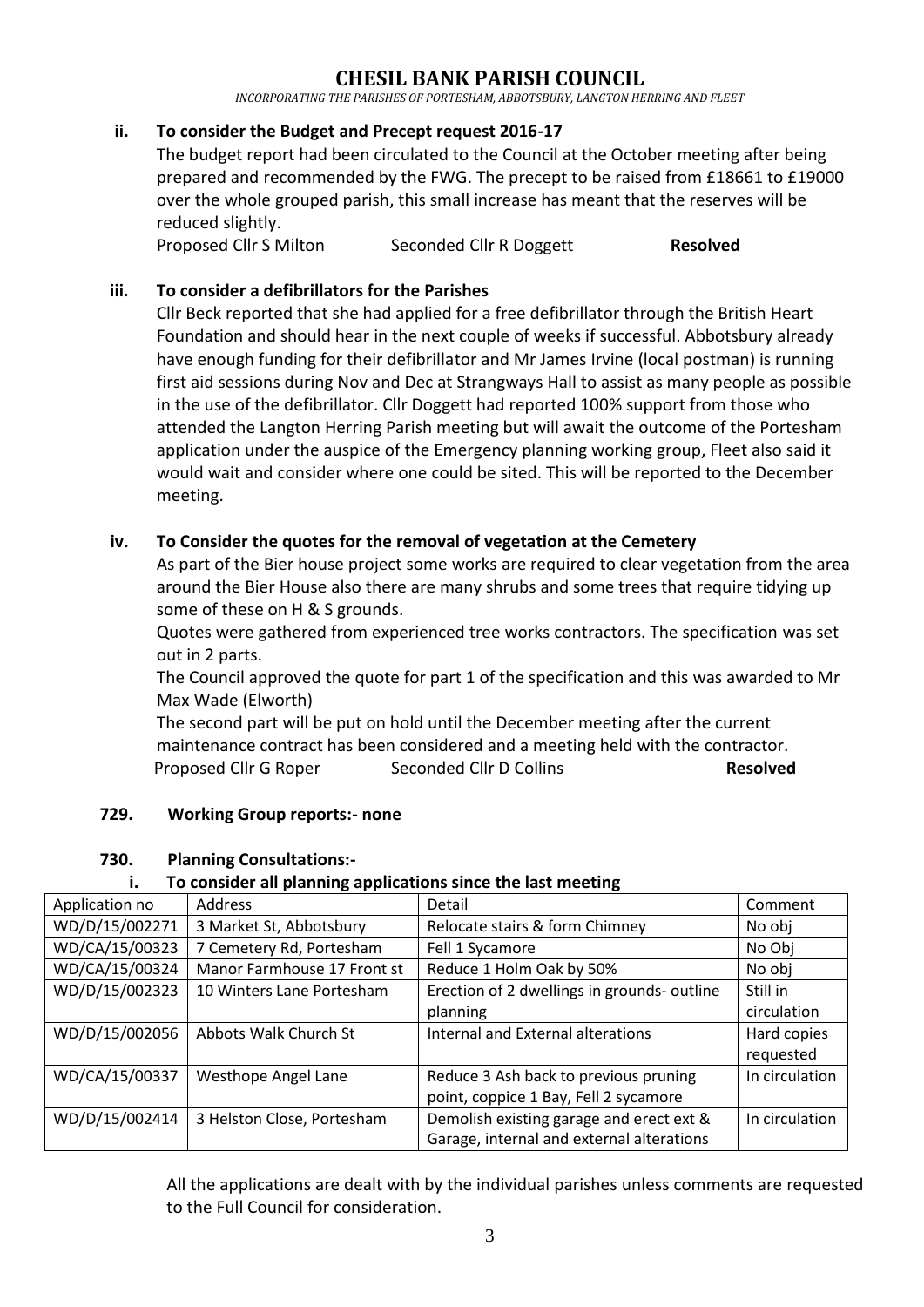*INCORPORATING THE PARISHES OF PORTESHAM, ABBOTSBURY, LANGTON HERRING AND FLEET*

#### **ii. To consider any other planning/enforcement issues**

No further reports from the Ilchester arm railings and Cheese Lane issue, It was reported that the Pub were unaware that there is an issue with the chairs and planters on the footway outside.

The excessive caravans on the site below the scrap yard was reported to the meeting and Councillors were asked to be vigilant of people moving into caravans on a more permanent basis in the area.

### **731. Highways**

## **i. Road safety to Portesham School via Front Street**

Cllr Collins explained that there had already been a traffic calming project to make Portesham a shared space in 2010, with buff strips and a casual walkway up front street also increasing the size of the Green to narrow the road and reduce speeds but does not seem to have helped the issue of pedestrians at school drop off and pick up times.

This is exacerbated by the fact that Portesham School now attracts a lot of children from out of catchment therefore there are more parents driving to school. A suggestion is that the car park is made larger to accommodate the increase in cars to the village at these times.

Cllr Collins also commented on the 30mph signage that seems to be at inappropriate locations on the bends and need to be more clearly visible.

Cllr Whitby explained he walked Front Street daily and his experience is that most drivers do drive safely, he felt there is a danger with putting in a crossing that this may cause accidents as pedestrians could then just walk out assuming it is safe to do so.

Other suggestions were made, alternative routes but these would be on private property and would have to be dealt with separately. A 20mph limit at school times only as in another village in Dorset.

Cllr Ford suggested contacting our County Councillor Ian Gardner for his support and making sure this goes through the proper channels.

It was suggested that a site meeting is held with a DCC Highways officer and ask for their comments as to what can be done if anything to assist this issue.

The Council do not want anyone injured whilst walking to school but are mindful not to make the matter worse.

The Clerk was asked to arrange a meeting with DCC and write a letter of support to the Governors of Portesham School for an extension to the Car Park if required.

#### **ii. To receive any Highways issues**

Cllr Donnelly reported the issue of people parking in the laybys and destroying the passing places signage along Burton Road. The Clerk will report this to DCC

#### **732. ROW:-**

#### **i. To receive a report of RoW issues in the parishes-** None

#### **733. Reports from the Parishes**

**i. Abbotsbury –**Cllr Stevens reported that there have been several complaints about the Plant pots and chairs on the pavement outside the Ilchester Arms as it causes an obstruction when using the bus service also it is now creating greening on the pavement so cause be H & S slip issue, residents have been asked to make letters of complaint. It was suggested that a Councillor should speak to the landlord of the pub about the issue.